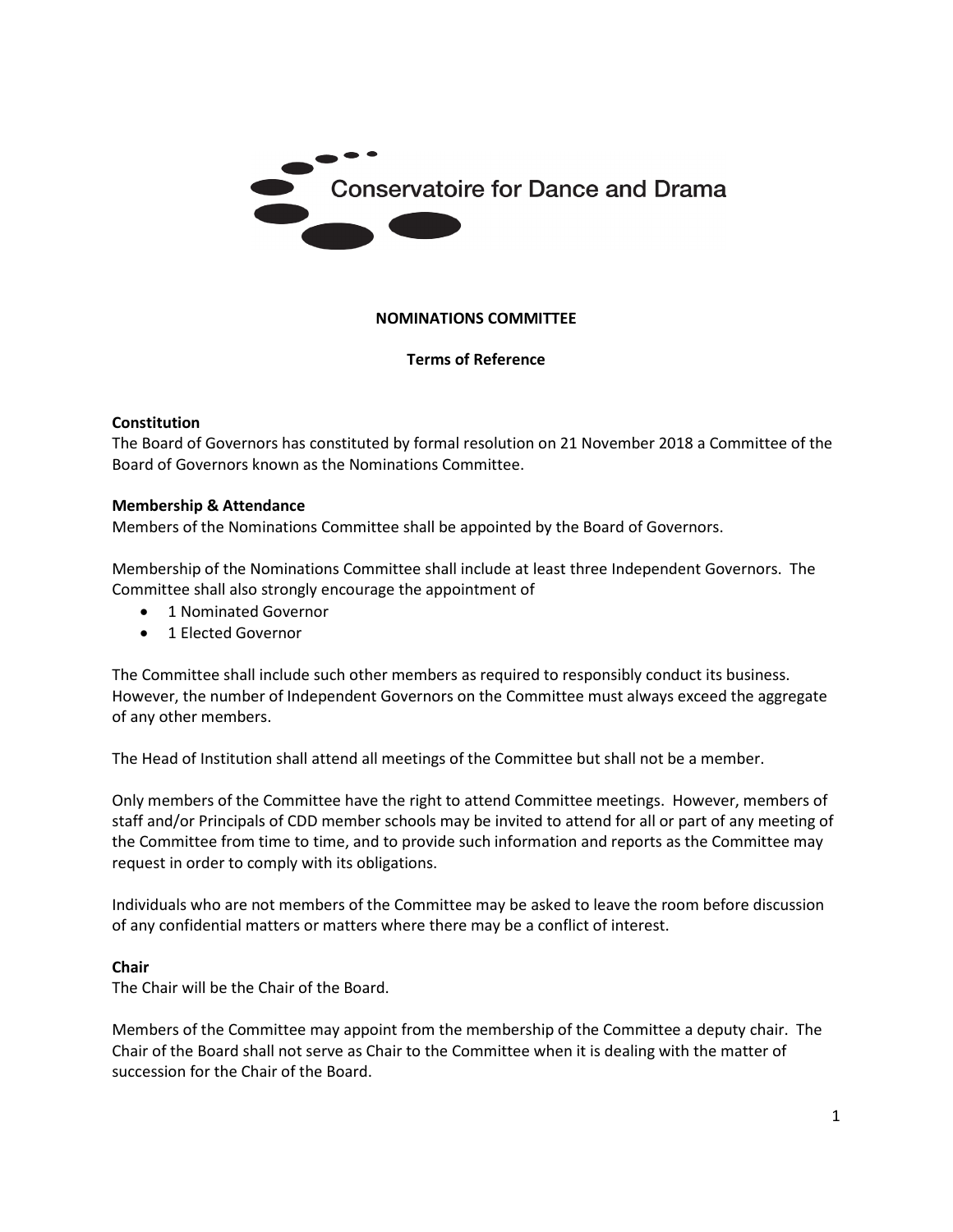## **Secretary**

The Committee is serviced by the Clerk/Conservatoire Secretary to the Board of the Governors, and s/he shall attend all meetings of the Committee.

# **Quorum**

Any meeting of the Committee will be quorate when at least 3 Governors are present and provided a majority of Governors present are Independent Governors.

# **Frequency of meetings**

The Committee shall meet as required.

# **Notice of meetings**

Meetings of the Committee shall be called by the Secretary at the request of the Chair of the Committee.

Unless otherwise agreed, notice of each meeting confirming the venue, time and date, together with the agenda of items to be discussed, shall be forwarded to each member of the Committee, and any other person required to attend, no later than five working days before the date of the meeting. Supporting papers shall be sent to Committee members and to other attendees as appropriate, at the same time.

# **Minutes of meetings**

The Secretary shall minute the proceedings and resolutions of all Committee meetings, including the names of those present and in attendance.

# **Remit**

The Committee is authorised by the Board of Governors to investigate any activity within its terms of reference, whilst taking into account the current strategic direction to pursue a solvent winddown of the Conservatoire higher education registration, charity and company.

## **Duties**

Subject to any general or specific direction that may be given from time to time by the Board, the Nominations Committee is charged by the Board to:

- 1. Regularly review the structure, size and composition (including the skills, knowledge, experience and diversity) of the Board and make recommendations to the Board regarding any changes;
- 2. Give full consideration to succession planning for Independent Governors and the Conservatoire's senior leadership team in the course of its work, taking into account the challenges and opportunities facing the Conservatoire, and the skills and expertise needed on the Board in future;
- 3. Keep under review the leadership needs of the Conservatoire, both executive and nonexecutive, with a view to ensuring the continued ability of the Conservatoire to meet its obligations under the Higher Education Research Act 2017;
- 4. Keep up to date and fully informed about strategic issues and regulatory changes affecting the Conservatoire and the higher education sector;
- 5. Be responsible for identifying and nominating for the approval of the Board, candidates to fill Independent Governor vacancies as and when they arise;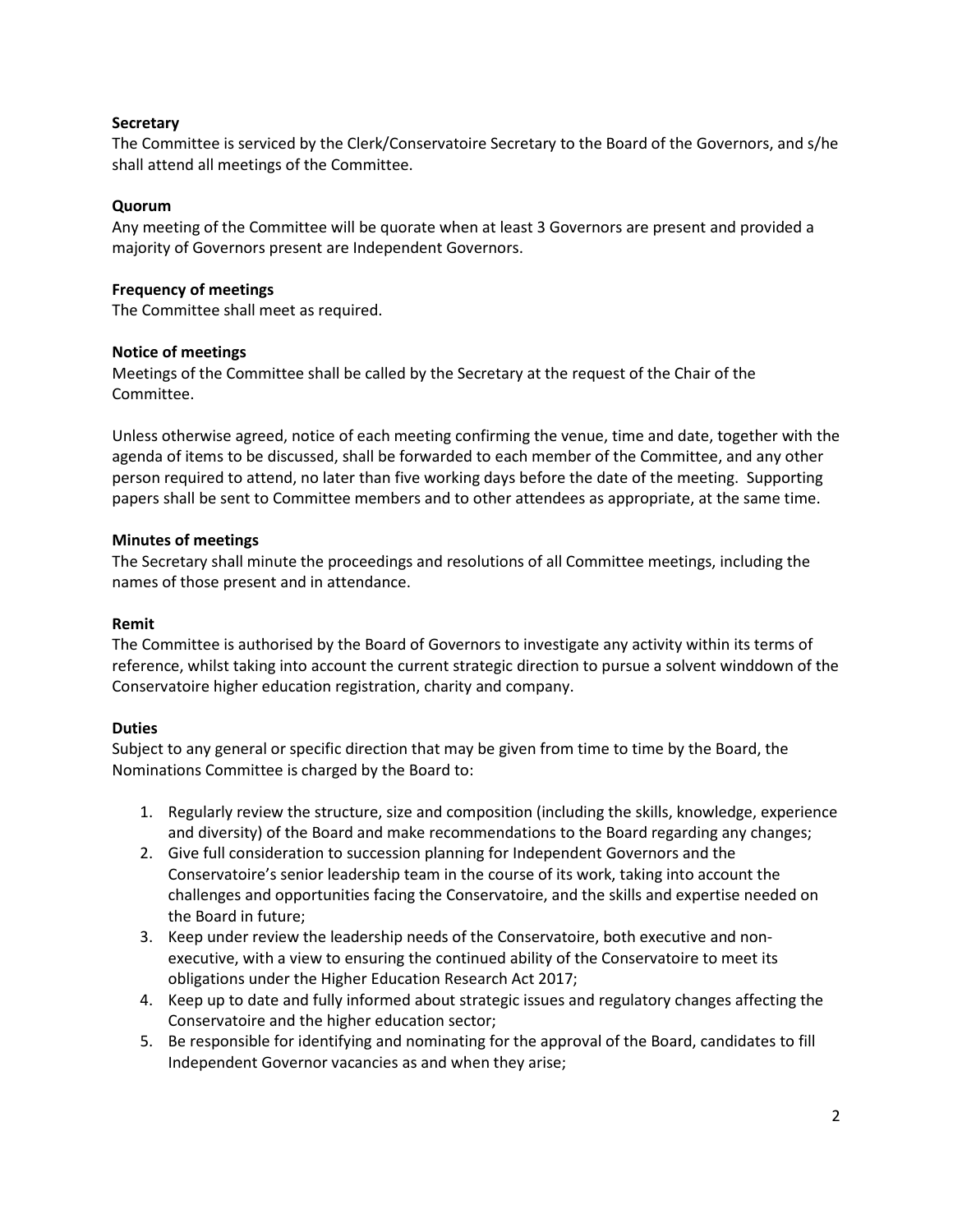- 6. Evaluate the balance of skills, knowledge, experience and diversity on the Board and, considering this evaluation, prepare a description of the role and capabilities required for a particular appointment. In identifying suitable candidates, the Committee shall:
	- Use open advertising or the services of external advisors to facilitate the search;
	- Consider candidates from a wide and diverse range of backgrounds;
	- Consider candidates on merit and against objective criteria and with due regard for the benefits of diversity on the board;
- 7. Prepare a job specification for the role of the Chair of the Board of Governors, including the time commitment expected. Disclosure of the other significant commitments of a prospective Chair of the Board should be made as part of the Committee's recommendation of any new Chair of the Board. Any changes to the commitments of the Chair of the Board should be reported as they arise;
- 8. Require, prior to the appointment or confirmation of any Governor, the disclosure of any other business interests that may result in a conflict of interest, and to ensure that each Governor's declaration of interests is kept up to date;
- 9. Ensure that on appointment to the Board all Governors receive a formal letter of appointment setting out clearly what is expected of them in terms of time commitment, committee service and involvement outside of Board meetings;
- 10. Review the results of the Board effectiveness review process and take any appropriate action to remedy any issues arising;
- 11. Review annually the attendance of individual members of the Board at meetings and other events, and assess whether individual Board members are devoting sufficient time to the fulfillment of their duties; and
- 12. Work and liaise as necessary with all other Board committees.

The Committee shall also make recommendations to the Board concerning:

- 13. Succession plans for the executive and non-executives of the Conservatoire, and particularly for the key roles of Chair and Head of Institution;
- 14. Suitable candidates for the role of Senior Independent Governor;
- 15. Membership of the Audit Committee and Remuneration Committee, and any other Board committees as appropriate, in consultation with the Chair of those committees;
- 16. The reappointment of any Independent Governor at the conclusion of his/her specified term of office, having given due regard to his/her performance and ability to continue to contribute to the Board in the light of knowledge, skills and experience required;
- 17. The retirement of any Governor by rotation provisions in the Conservatoire's Articles of Association;
- 18. The suspension or termination of service of the Head of Institution or any member of the Conservatoire's senior leadership team as an employee of the Conservatoire, subject to the provisions of the law and their service contract; and
- 19. The appointment of a Head of Institution or any member of the Conservatoire's senior leadership team.